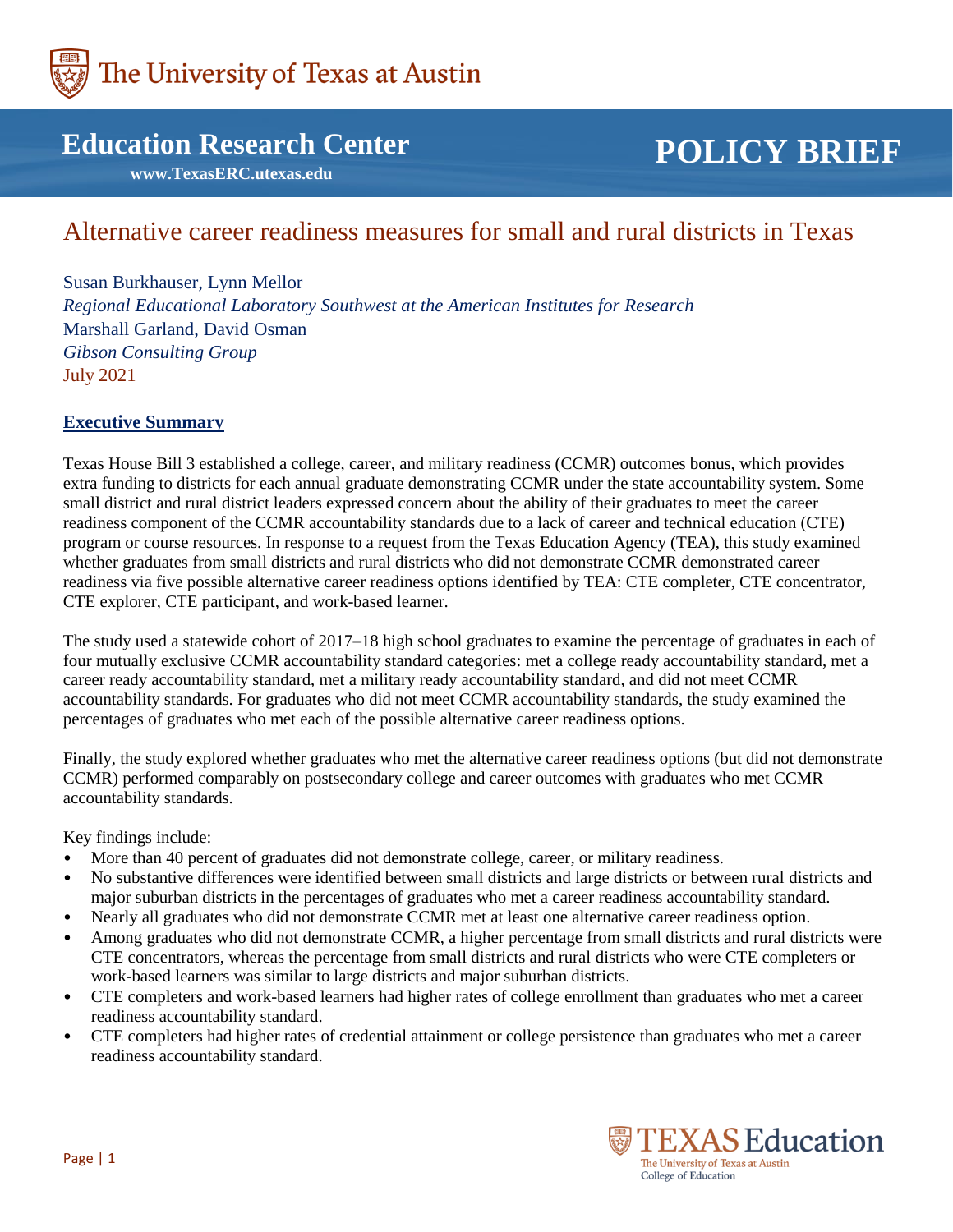# **What We Studied**

Texas House Bill 3, a comprehensive reform of the state's school finance system that passed in 2019, established a CCMR outcomes bonus, which provides extra funding to districts for each annual graduate demonstrating college, career, or military readiness under the state accountability system (TEA, 2019b). According to TEA, some small district and rural district leaders expressed concern about the requirement that graduates must earn either an industrybased certification or a Level I or Level II certificate to demonstrate career readiness. The expected pathway to earning an industry-based certification or a Level I or Level II certificate while enrolled in a Texas high school is through CTE programs. However, local capacity and funding issues in small or rural districts can be obstacles to implementing CTE programs of study that culminate in attaining a recognized postsecondary credential (including industry-based certifications), especially credentials needed for high-wage, in-demand occupations (Texas Rural Schools Task Force, 2017).<sup>1</sup> For example, rural districts may not have access to teachers with qualifications in certain CTE areas or the facilities required to train students in certain CTE areas. Rural communities may have fewer regional occupations that align to high-wage, in-demand occupations as defined by TEA, further constraining their options.

To address the concern that some districts may not be able to provide sufficient courses or programs to enable students to earn an industry-based certification, the provisions of House Bill 3 allow the Commissioner of Education to accept applications from districts to use graduate completion of a coherent sequence of courses aligned with an approved industry-based certification as a demonstration of career readiness for the CCMR outcomes bonus. District leaders must demonstrate in the application that the district is unable to provide enough courses or programs to enable students to earn an industry-based certification. The provisions of House Bill 3 also included a requirement that TEA conduct a study to determine whether graduates from small districts and rural districts demonstrate career readiness via alternative career readiness options. Instead of relying on individual districts submitting applications, the Commissioner of Education wants to use the results of the study to consider recommendations to the Texas Legislature for alternative career readiness options that are more accessible to small districts and rural districts and are associated with college and career outcomes.

TEA partnered with Regional Educational Laboratory (REL) Southwest to conduct a study focused on attainment of alternative career readiness options among high school graduates, and specifically graduates in small districts and rural districts. TEA was interested in exploring the attainment of alternative career readiness options for graduates that are connected to CTE classifications as defined by the Texas Perkins V Comprehensive Local Needs Assessment or connected to work-based learning opportunities. The Perkins V CTE classifications reflect the number of courses a student completes and the credits a student earns for CTE courses within programs of study.<sup>2</sup> The study provides information on the implications of the CCMR accountability standards for high school graduates by examining the extent to which the cohort of 2017–18 Texas public school graduates did not meet CCMR accountability standards, particularly for graduates in small districts and rural districts. The study also provides information on the extent to which graduates demonstrated career readiness via alternative career readiness options identified by TEA. Finally, the study explores whether graduates who met the alternative career readiness options attained similar postsecondary college and career outcomes to graduates who met CCMR accountability standards to inform the Commissioner of Education as he considers alternative career readiness options.

The study explored three research questions related to the TEA CCMR accountability standards and possible alternative options for meeting the career readiness standard:

<sup>&</sup>lt;sup>2</sup> TEA aligns its definition of a program of study with Perkins V, describing a program of study as "a coordinated, nonduplicative sequence of academic and technical content at the secondary and postsecondary level that: Incorporates challenging state academic standards; Addresses academic, technical, and employability skills; Aligns with the needs of industries in the state, regional, and/or local economy; Progresses in specificity, beginning with all aspects of industry and leading to more occupation specific instruction; Has multiple entry and exit points that incorporate credentialing; Culminates in the attainment of a recognized postsecondary credential" (TEA, 2019c).



 $\overline{\phantom{a}}$ 

<sup>&</sup>lt;sup>1</sup> TEA identified high-wage, in-demand occupations in a two-phase process. In phase one, TEA identified high-wage, in-demand occupations using the median growth rate in employment, median annual salary, and minimum annual openings. In phase two, TEA formed groupings of occupations based on similarity of work activities, related postsecondary training, or related ONET standard occupational classifications. TEA (2019c) provides a more detailed description of the methodology.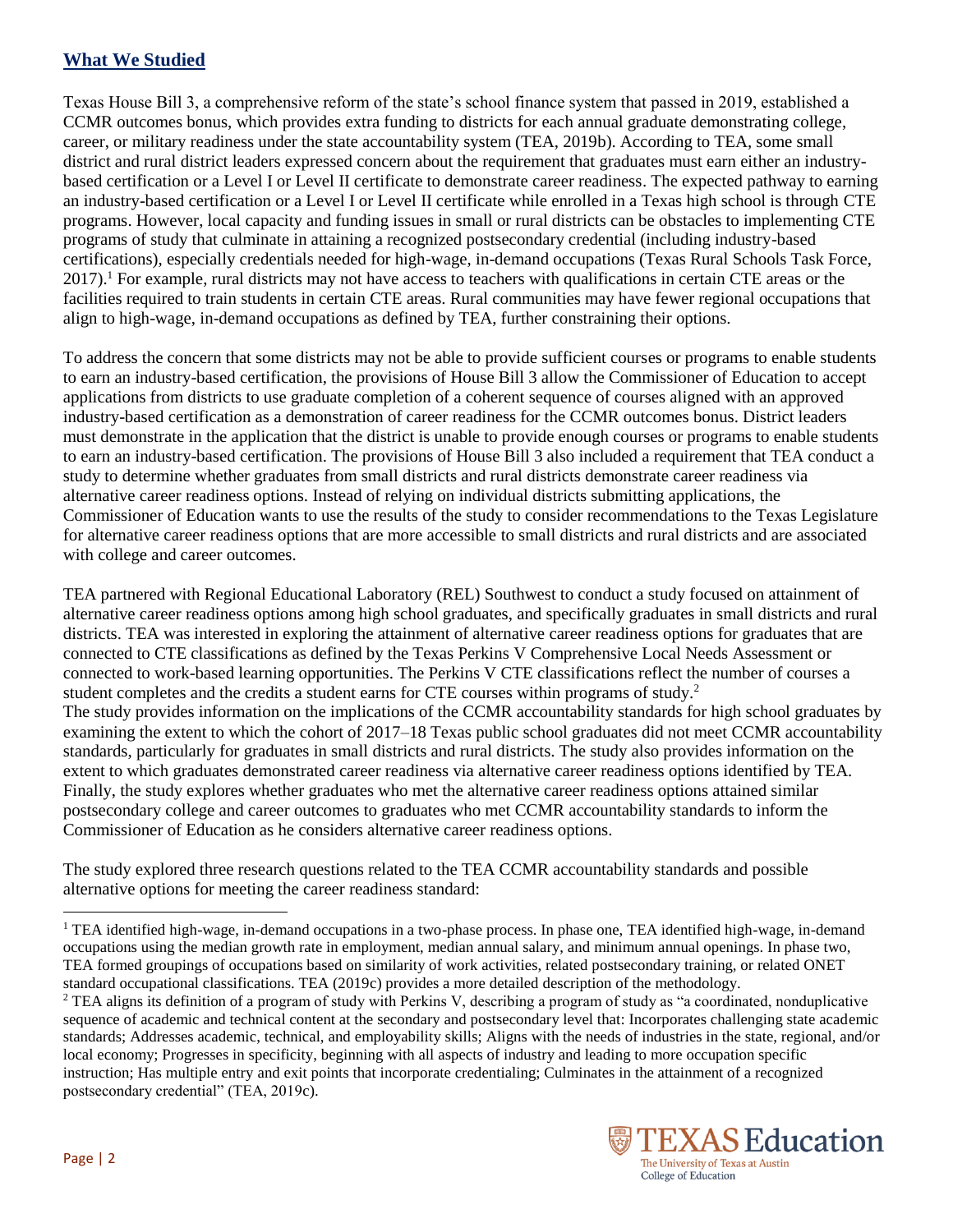- 1. What percentages of 2017–18 high school graduates did not meet TEA CCMR accountability standards? a. How did attainment of TEA CCMR accountability standards differ by district size and community type?
- 2. For 2017–18 high school graduates who did not meet a CCMR accountability standard, what percentage met alternative career readiness options identified by TEA?
	- a. How did attainment of alternative career readiness options for meeting the career readiness standard differ by district size and community type?
- 3. What percentage of 2017–18 high school graduates who met TEA CCMR accountability standards were enrolled in college, had obtained a certificate or an associate degree or had persisted in college a second year, or were employed, compared with graduates who met alternative career readiness standards?

## **How We Analyzed the Data**

The study used administrative student records from TEA that included information about student demographic characteristics; course-taking history; attainment of CCMR accountability standards; and CTE classifications. The study used student-level information from public and private higher education institutions collected by the Texas Higher Education Coordinating Board. It used employment and earnings data collected by the Texas Workforce Commission.

The study used the statewide cohort of students who graduated in 2017–18 to answer all three research questions. This cohort of graduates is TEA's Perkins V baseline cohort and identifies CTE concentrators and completers as defined by TEA's Perkins V state plan. This cohort represents 347,893 graduates from Texas public high schools in 2017–18. Research question 2 included only those graduates who did not meet CCMR accountability standards.

The study placed graduates into four mutually exclusive CCMR accountability standards categories: college ready, career ready, military ready, and not college, career, or military ready. The study based these categories on definitions from the Texas Education Agency's (TEA's) 2019 Accountability Manual for Texas Public School Districts and Campuses (TEA, 2019a). These accountability standards applied to the 2017–18 cohort of high school graduates. The study considered five alternative career readiness options as identified by TEA including four mutually exclusive CTE categories as defined by the Texas Comprehensive Local Needs Assessment in the state's Perkins V plan (CTE completer, CTE concentrator, CTE explorer, and CTE participant) and a work-based learner category.

The study used descriptive statistics (counts and percentages) to answer each research question. To address research question 1, the study team calculated the percentage of 2017–18 graduates who met each TEA CCMR accountability standard category overall and by district size and community type. To address research question 2, the study team first limited the analysis to 2017–18 graduates who did not meet CCMR accountability standards. The team next calculated the percentage of these graduates who met each alternative career readiness option overall and by district size and community type. To address research question 3, the study team first calculated the percentage of 2017–18 high school graduates within each TEA CCMR accountability standard category that achieved each postsecondary outcome (that is, enrolled in college within one year of high school graduation, employed within one year of high school graduation, or obtained a certificate or an associate degree within one year of high school graduation or persisted in college a second year following high school graduation). The study team next limited the analysis to 2017–18 graduates who did not meet CCMR accountability standards and calculated the percentage of 2017–18 high school graduates within each alternative career readiness option that achieved each postsecondary outcome.

The study considered differences of greater than 5 percentage points as substantive and reported these differences in the findings section. For research questions 1 and 2, the study used districts with 50,000 or more students as the district size reference group, and major suburban districts served as the district community reference group. The study used these reference groups to compare against small districts and rural districts. For research question 3, the study used graduates who met a career readiness accountability standard as the reference group.

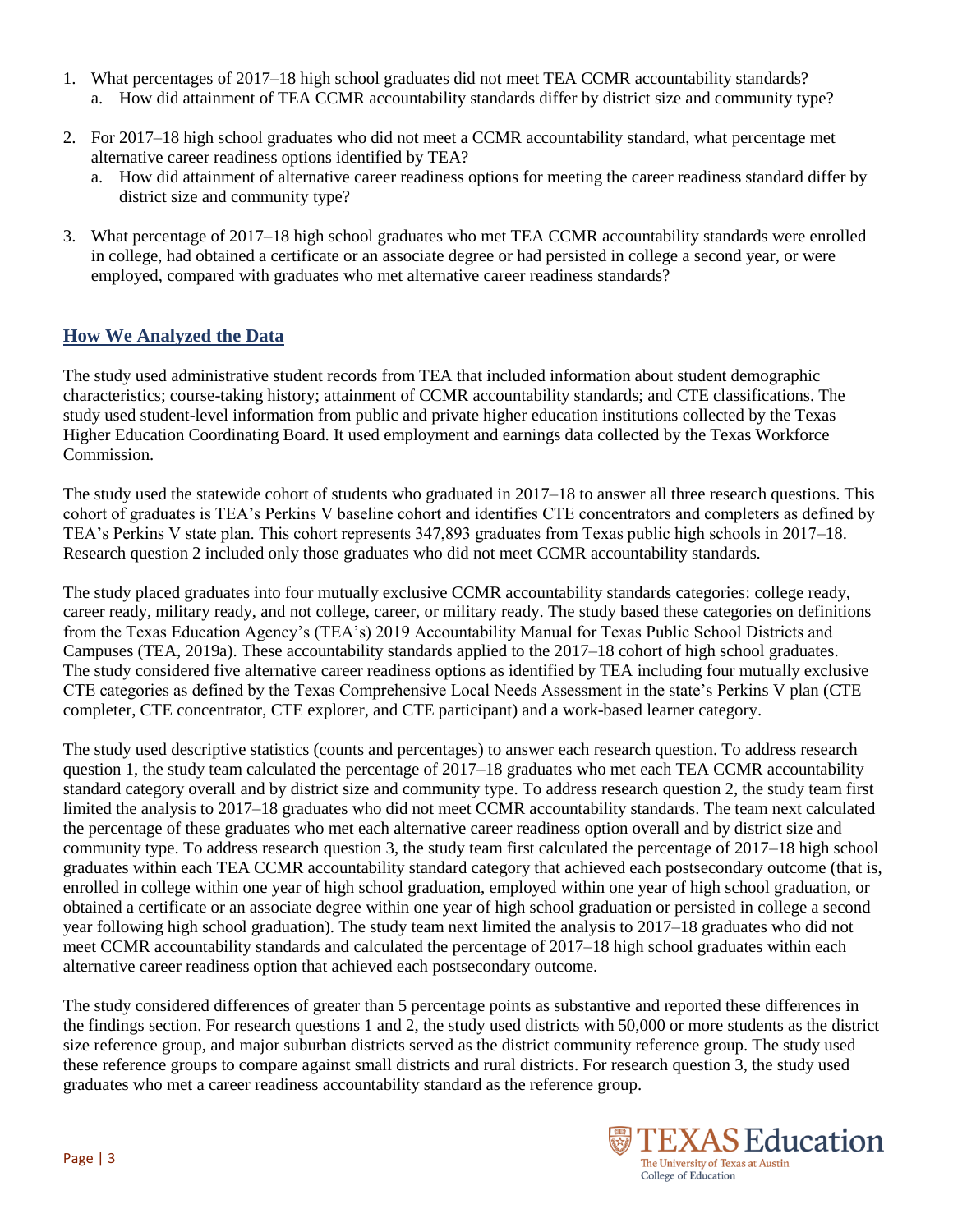This study has several limitations. First, the postsecondary outcome attainment analysis excluded graduates who pursued out-of-state or federal employment (including in the armed services), who did not have a Texas employment record, or did not have a Texas college record. Second, the study team limited alternative career readiness options to those identified by TEA. Third, the study team limited analyses to a single cohort of graduates. Fourth, except for college persistence in the second year following high school graduation, the study was able to identify postsecondary outcomes through one year post-high school graduation only. Any postsecondary outcomes that may have occurred at a later point in time could not be determined. Fifth, the study relied on unemployment insurance wage reports to determine employment outcomes. These data are not broken out by part-time or full-time status, and individuals can be employed in multiple jobs with multiple wages in each quarter.

## **What We Discovered**

#### **More than 40 percent of 2017–18 graduates did not demonstrate college, career, or military readiness.**

Nearly 60 percent of 2017–18 graduates met at least one CCMR accountability standard (58.2 percent). Half of the graduating cohort (50.0 percent) met a college readiness standard. An additional 5.6 percent of graduates met a career readiness standard, and 2.7 percent met the military readiness standard. The remaining 41.8 percent of graduates did not meet any CCMR accountability standards.

#### **A lower percentage of 2017–18 graduates from small districts met a college readiness accountability standard than large districts, whereas the percentages of college ready graduates from rural and major suburban districts were similar.**

The percentage of graduates who met a college readiness standard varied by district size and community type. Districts with 50,000 or more students had a higher percentage of college ready graduates than districts with fewer than 1,600 students. Major suburban districts also had a numerically higher percentage of college ready graduates than rural districts; however, the 4.4 percentage point difference was just below the 5 percentage points threshold for substantive differences.

**No substantive differences were identified between small and large districts or between rural and major suburban districts in the percentages of graduates who met a career readiness accountability standard; met a military readiness accountability standard; or did not demonstrate college, career, or military readiness.** The percentage of graduates who met a career readiness standard, who met a military readiness standard, and who did not meet any CCMR accountability standards was comparable for districts with 50,000 and districts with fewer than 1,600 students. Major suburban districts and rural districts also had a comparable percentage of career-ready graduates, military-ready graduates, and graduates who did not meet any CCMR accountability standards.

#### **Nearly all 2017–18 graduates who did not demonstrate college, career, or military readiness met at least one alternative career readiness option.**

Over 95 percent of graduates who did not meet a CCMR accountability standard met at least one alternative career readiness option identified by TEA. More than 60 percent of these graduates met the CTE completer alternative career readiness option (17.8 percent) or the CTE concentrator alternative career readiness option (44.8 percent). Fewer than 10 percent of these graduates met the CTE participant alternative career readiness option (that is, completed only one CTE course). In addition, 19.3 percent of these graduates met the work-based learner alternative career readiness option. Nearly all (98.9 percent) graduates who completed at least one work-based learning course also fell into one of the four mutually exclusive CTE categories.

#### **Among graduates who did not demonstrate college, career, or military readiness, a higher percentage from small districts and rural districts were career and technical education concentrators, whereas the percentages from small districts and rural districts who were career and technical education completers or work-based learners was similar to large districts and major suburban districts.**

More graduates in districts with fewer than 1,600 students and rural districts met the CTE concentrator alternative career readiness option than graduates in districts with 50,000 students or more or major suburban districts. Districts with 50,000 or more students and major suburban districts had higher percentages of graduates who met the CTE

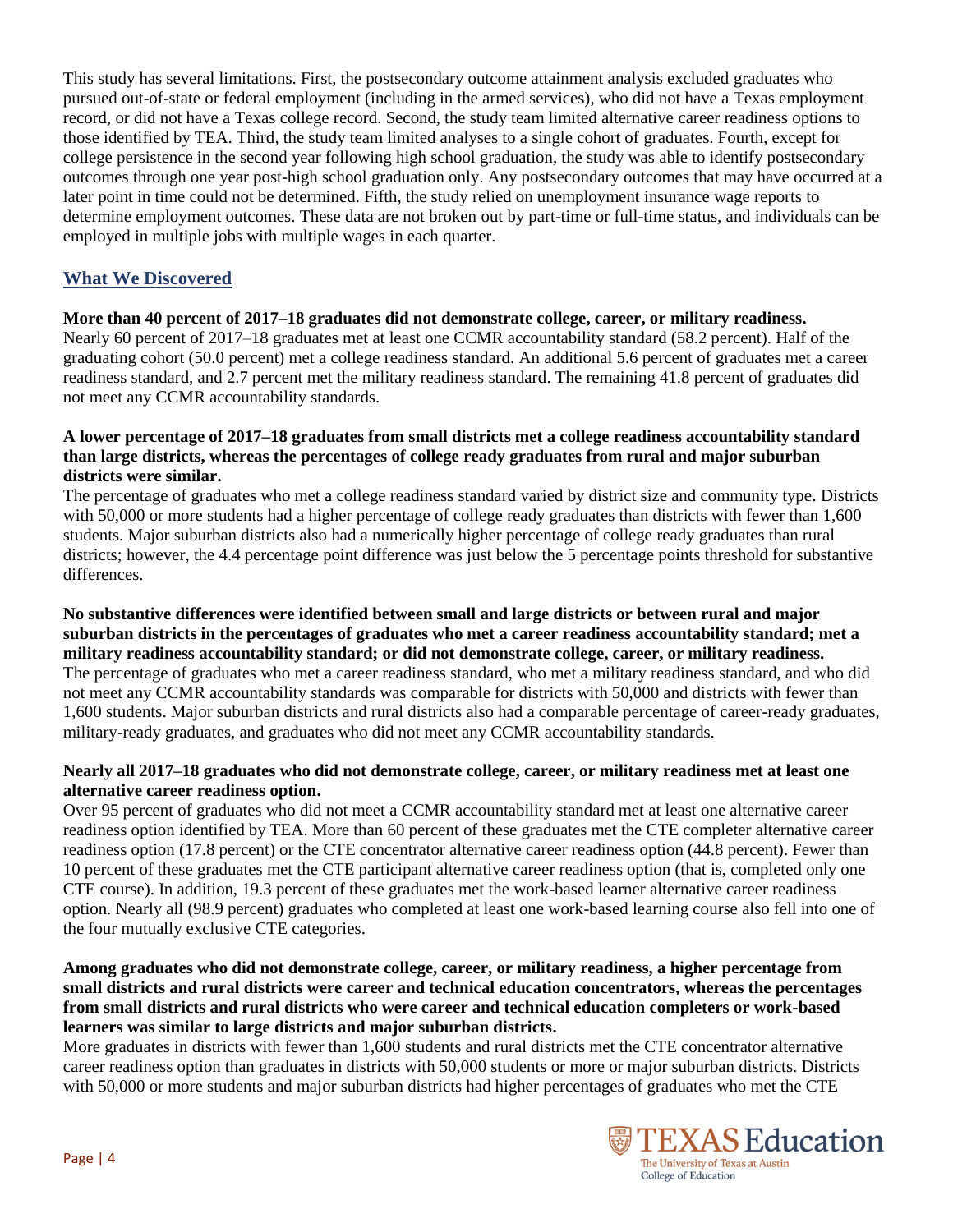explorer and CTE participant alternative career readiness option than districts with fewer than 1,600 students and rural districts. The percentages of graduates who met the CTE completer and work-based learner alternative career readiness option were comparable between districts with 50,000 students or more and districts with 1,600 or fewer students and between major suburban and rural districts.

#### **Career and technical education completers and work-based learners had higher rates of college enrollment than graduates who met a career readiness accountability standard.**

Thirty-two and a half percent of 2017–18 graduates who met career readiness accountability standards enrolled in college within one year of high school graduation. In comparison, higher percentages of graduates who did not demonstrate CCMR but who met the CTE completer or work-based learner alternative career readiness option enrolled in college within one year (44.6 and 39.9 percent, respectively) and a lower percentage of graduates who did not demonstrate CCMR but who met the CTE participant alternative career readiness option enrolled in college within one year (26.4 percent).

#### **Career and technical education completers had higher rates of credential attainment or college persistence than graduates who met a career readiness accountability standard.**

A higher percentage of 2017–18 graduates who did not demonstrate CCMR but who met the CTE completer alternative career readiness option obtained a certificate or an associate degree within one year of high school graduation or persisted in college a second year following high school graduation, compared to 2017–18 graduates who met a career readiness accountability standard (27.3 percent versus 19.1 percent. In contrast, a lower percentage of 2017–18 graduates who did not demonstrate CCMR but who met the CTE participant alternative career readiness option obtained a certificate or an associate degree within one year of high school graduation or persisted in college a second year following high school graduation, compared to 2017–18 graduates who met a career readiness accountability standard (13.7 percent versus 19.1 percent).

### **Discussion/Policy Recommendations**

The findings point to several implications for TEA to take into account as it considers alternative options for demonstrating career readiness under the accountability system.

#### **It may be worth exploring whether there are obstacles to graduates meeting college readiness standards in small and rural districts.**

Findings from this study suggest that Texas graduates meet CCMR accountability standards primarily by demonstrating college readiness, which was more common in large districts than in districts with fewer than 1,600 students. Whereas college readiness rates for graduates in major suburban districts were numerically higher than rural districts, that difference of 4.4 percentage points was just under the 5 percentage point threshold for substantive differences. There may be obstacles to graduates meeting college readiness standards in small districts and rural districts. For example, small districts may not offer Advanced Placement courses because of limited numbers of students, or rural districts may not be in areas close to community colleges to offer dual credit classes.

#### **Texas Education Agency's selection of one or more alternative career readiness options would allow additional pathways for graduates to demonstrate college, career, and military readiness that are aligned to workforce outcomes.**

Among graduates who did not demonstrate CCMR, a similar or higher percentage from small districts and rural districts were CTE completers, CTE concentrators, and work-based learners compared with large and major suburban districts. Furthermore, a similar or higher percentage of graduates who demonstrated career readiness via one of these three alternative career readiness options achieved postsecondary enrollment and credential attainment or persistence outcomes than graduates who met a career readiness accountability standard. Selecting one or more of these three alternative career readiness options would allow more graduates from all district sizes and community types, including small districts and rural districts, to demonstrate career readiness under the state accountability system and provide students additional pathways to demonstrate CCMR. Including one or more alternative career readiness options also would align with the state's vision for education and workforce development and support TEA's goals for preparing an educated and skilled workforce.